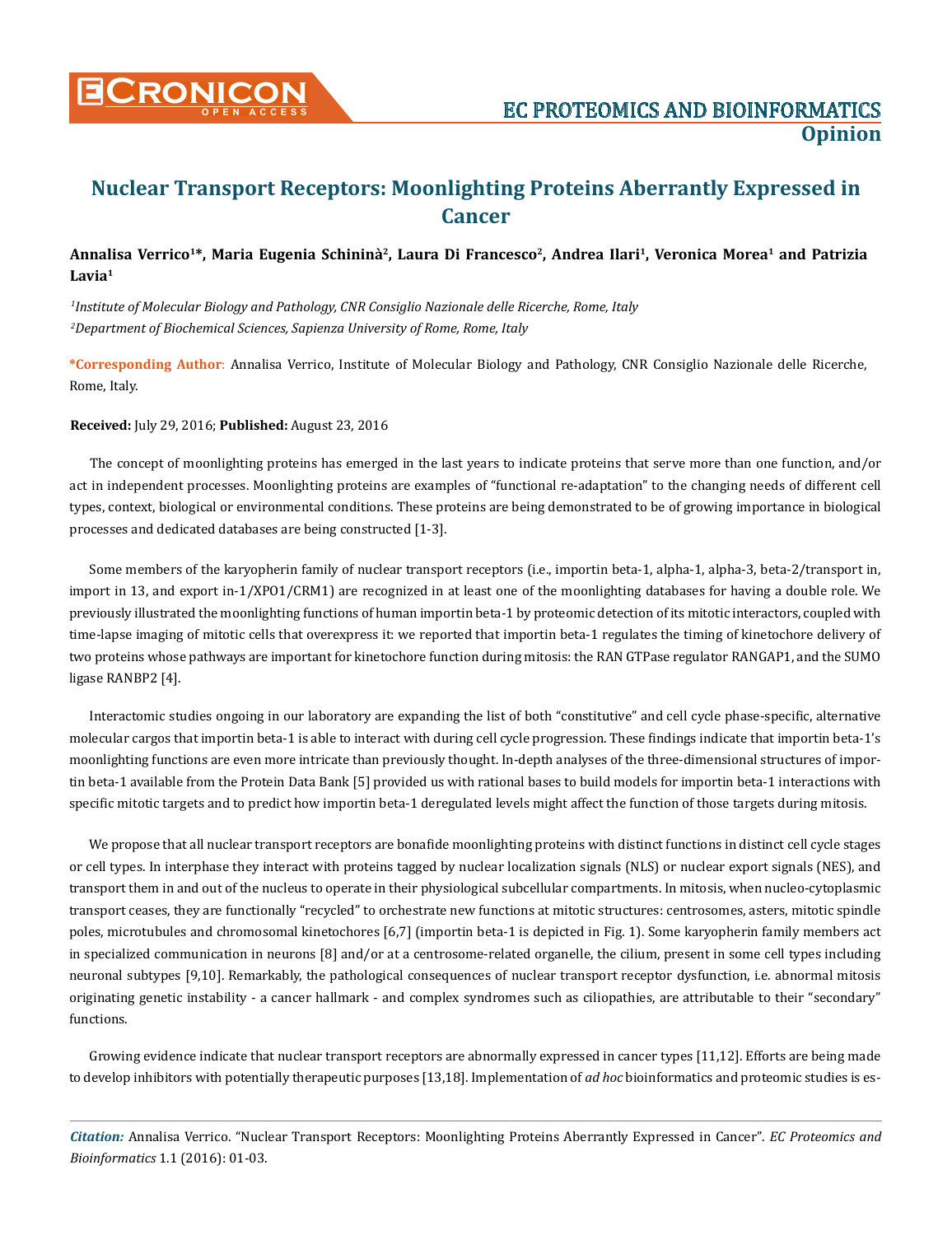sential to reveal the full extent of promiscuity and moonlighting functions of nuclear transport receptors and identify molecular features involved in specific interactions. This, in turn, is the required basis to rationally design compounds potentially effective in cancer contexts in which these receptors are aberrantly expressed.



*Figure 1: The localization of importin beta-1 in human cells illustrates its moonlighting functions during the cell cycle. Top row: importin beta-1 (in red) accumulates at the nuclear envelope encircling the nucleus (blue) in interphase to perform its function as a nuclear transport receptor. Staining of alpha-tubulin (in green) depicts the interphase cytoskeleton. Bottom row: in mitosis importin beta-1 (red) associates with the spindle microtubules (green), with enrichment at the spindle poles, to regulate the activity of the mitotic apparatus and hence segregation of chromosomes (in blue). Regions in which importin-beta 1 overlaps with alpha-tubulin appear in yellow in the merged pictures.*

#### **Acknowledgment**

Our work is supported by the CNR Flagship "InterOmics" project.

### **Bibliography**

- 1. Hernandez S., *et al.* ["Multitask ProtDB: a database of multitasking proteins".](http://www.ncbi.nlm.nih.gov/pubmed/24253302) *Nucleic Acids Research* 42 (2014): D517-D520.
- 2. Chapple CE., *et al.* ["Extreme multifunctional proteins identified from a human protein interaction network".](http://www.nature.com/ncomms/2015/150609/ncomms8412/full/ncomms8412.html) *Nature Communications* [6 \(2015\): 7412.](http://www.nature.com/ncomms/2015/150609/ncomms8412/full/ncomms8412.html)
- 3. Mani M., *et al.* ["MoonProt: a database for proteins that are known to moonlight".](http://www.ncbi.nlm.nih.gov/pubmed/25324305) *Nucleic Acids Research* 43 (2015): D277-D282.
- 4. Roscioli E., *et al.* ["Importin-β negatively regulates multiple aspects of mitosis including RANGAP1 recruitment to kinetochores".](http://www.ncbi.nlm.nih.gov/pubmed/22331847) *Journal of Cell Biology* [196 \(2012\): 435-450.](http://www.ncbi.nlm.nih.gov/pubmed/22331847)
- 5. Berman H., *et al.* ["The worldwide Protein Data Bank \(wwPDB\): ensuring a single, uniform archive of PDB data".](http://www.ncbi.nlm.nih.gov/pubmed/17142228) *Nucleic Acids Research: Oxford Journals* [35.1 \(2007\): D301-D303.](http://www.ncbi.nlm.nih.gov/pubmed/17142228)
- 6. Forbes DJ., *et al.* ["Nuclear transport factors: global regulation of mitosis".](http://www.ncbi.nlm.nih.gov/pubmed/25982429) *Current Opinion in Cell Biology* 35 (2015): 78-90.
- 7. [Cavazza T and Vernos I. \(2016\). "The RanGTP Pathway: From Nucleo-Cytoplasmic Transport to Spindle Assembly and Beyond".](http://www.ncbi.nlm.nih.gov/pubmed/26793706) *Fron[tiers in Cell and Developmental Biology](http://www.ncbi.nlm.nih.gov/pubmed/26793706)* 3 (2016): 82.

*Citation:* Annalisa Verrico. "Nuclear Transport Receptors: Moonlighting Proteins Aberrantly Expressed in Cancer". *EC Proteomics and Bioinformatics* 1.1 (2016): 01-03.

 $0<sub>2</sub>$